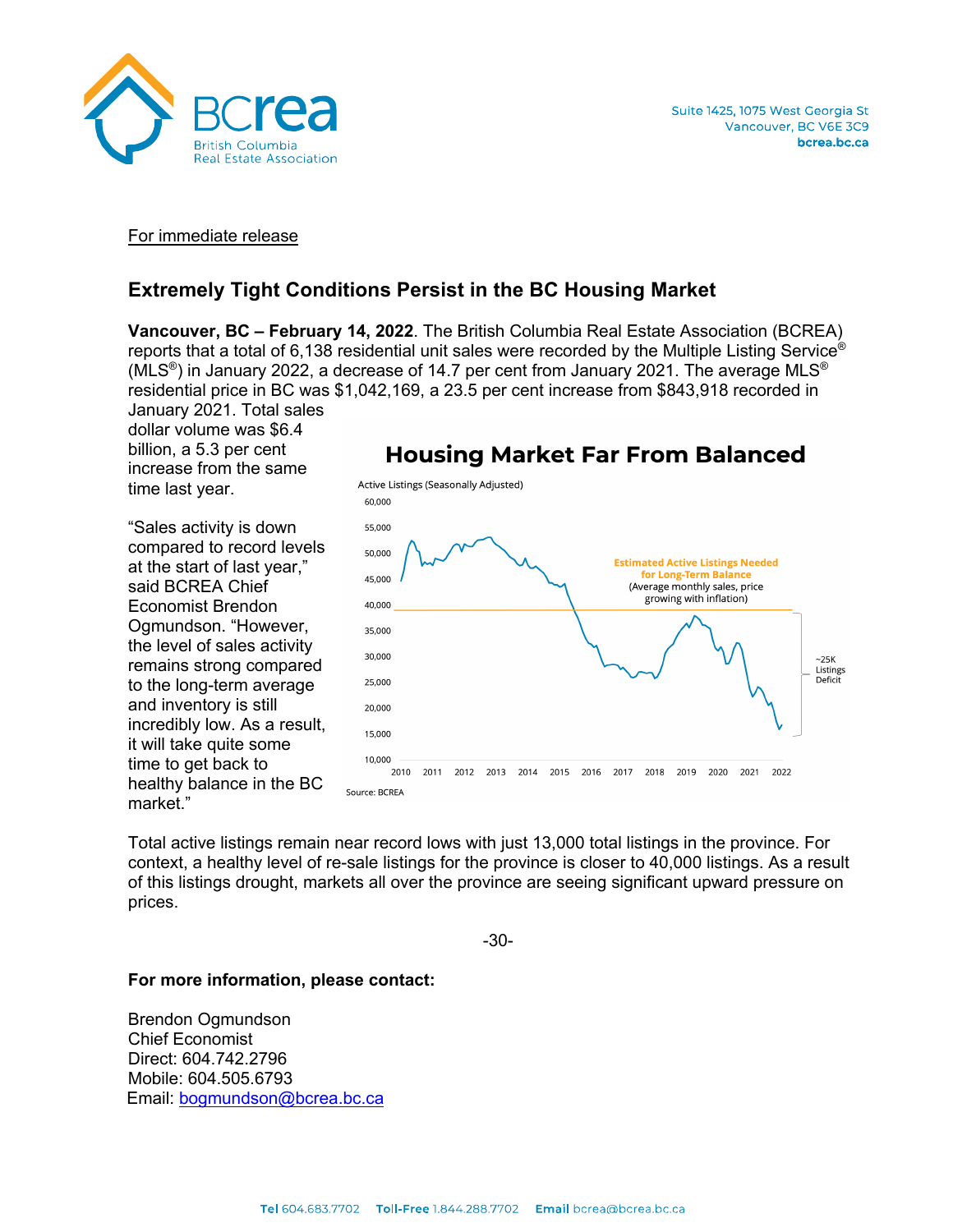| <b>Board</b>                   | <b>Average Price</b>                                          |                                                              |             |                                                                 | <b>Active Listings</b>                                          | <b>Sales-to-Active-Listings</b> |                                                                      |                                                                      |
|--------------------------------|---------------------------------------------------------------|--------------------------------------------------------------|-------------|-----------------------------------------------------------------|-----------------------------------------------------------------|---------------------------------|----------------------------------------------------------------------|----------------------------------------------------------------------|
|                                | January<br>2022<br>Residential<br>Average<br>Price<br>$($ \$) | January<br>2021<br>Residential<br>Average<br>Price<br>$($ \$ | %<br>change | January<br>2022<br>Residential<br>Active<br>Listings<br>(Units) | January<br>2021<br>Residential<br>Active<br>Listings<br>(Units) | $\frac{0}{0}$<br>change         | January<br>2022<br>Residential<br>Sales to<br>Active<br>Listings (%) | January<br>2021<br>Residential<br>Sales to<br>Active<br>Listings (%) |
| <b>BC Northern</b>             | 378,242                                                       | 336,238                                                      | 12.5        | 830                                                             | 1,039                                                           | $-20.1$                         | 30.7                                                                 | 25.7                                                                 |
| Chilliwack                     | 907,385                                                       | 632,495                                                      | 43.5        | 371                                                             | 475                                                             | $-21.9$                         | 67.7                                                                 | 69.9                                                                 |
| <b>Fraser Valley</b>           | 1,230,631                                                     | 944.996                                                      | 30.2        | 1,794                                                           | 3,508                                                           | $-48.9$                         | 69.6                                                                 | 45.8                                                                 |
| Greater<br>Vancouver           | 1,274,315                                                     | 1,089,096                                                    | 17.0        | 5,987                                                           | 8,832                                                           | $-32.2$                         | 38.9                                                                 | 27.8                                                                 |
| Kamloops                       | 631,032                                                       | 504,683                                                      | 25.0        | 363                                                             | 490                                                             | $-25.9$                         | 52.1                                                                 | 51.0                                                                 |
| Kootenay                       | 502,674                                                       | 424,170                                                      | 18.5        | 627                                                             | 797                                                             | $-21.3$                         | 30.0                                                                 | 27.9                                                                 |
| Interior*                      | 785,134                                                       | 631,197                                                      | 24.4        | 1,454                                                           | 2,442                                                           | $-40.5$                         | 46.0                                                                 | 31.9                                                                 |
| South Peace River**            | 298,759                                                       | 199.874                                                      | 49.5        | 230                                                             | 304                                                             | $-24.3$                         | 12.6                                                                 | 7.9                                                                  |
| <b>Powell River</b>            | 600,868                                                       | 462,505                                                      | 29.9        | 78                                                              | 59                                                              | 32.2                            | 28.2                                                                 | 35.6                                                                 |
| Vancouver Island               | 709,798                                                       | 528,930                                                      | 34.2        | 854                                                             | 1,351                                                           | $-36.8$                         | 59.7                                                                 | 48.4                                                                 |
| Victoria                       | 995,055                                                       | 868,509                                                      | 14.6        | 484                                                             | 957                                                             | $-49.4$                         | 92.4                                                                 | 61.4                                                                 |
| <b>Provincial</b><br>Totals*** | 1,042,169                                                     | 843,918                                                      | 23.5        | 13,072                                                          | 20,254                                                          | $-35.5$                         | 47.0                                                                 | 35.5                                                                 |

#### **January 2022 Residential Average Price, Active Listings and Sales-to-Active-Listings Data by Board**

\***NOTES:** The Okanagan Mainline Real Estate Board (OMREB) amalgamated with the South Okanagan Real Estate Board (SOREB) on January 1, 2021, to form the Association of Interior REALTORS<sup>®</sup>.

\*\*The former Northern Lights Board, which was merged with SOREB in 2011, will now be called the South Peach River Region and is part of the new Association of Interior REALTORS<sup>®</sup>.

\*\*\*Numbers may not add due to rounding

### **January 2022 BC Residential Multiple Listing Service® Data by Board**

| <b>Board</b>                   |                          | Dollar Volume (000s)     |         | <b>Units</b>             |                          |         |  |
|--------------------------------|--------------------------|--------------------------|---------|--------------------------|--------------------------|---------|--|
|                                | January 2022             | January 2021             | %       | January 2022             | January 2021             | $\%$    |  |
|                                | <b>Residential Sales</b> | <b>Residential Sales</b> | change  | <b>Residential Sales</b> | <b>Residential Sales</b> | change  |  |
|                                | $($ \$)                  | (\$)                     |         | (Units)                  | (Units)                  |         |  |
| <b>BC Northern</b>             | 96,452                   | 89,775                   | 7.4     | 255                      | 267                      | $-4.5$  |  |
| Chilliwack                     | 227,754                  | 209,988                  | 8.5     | 251                      | 332                      | $-24.4$ |  |
| <b>Fraser Valley</b>           | 1,537,058                | 1,517,663                | 1.3     | 1,249                    | 1,606                    | $-22.2$ |  |
| Greater                        | 2,967,880                | 2,673,730                | 11.0    | 2,329                    | 2,455                    | $-5.1$  |  |
| Vancouver                      |                          |                          |         |                          |                          |         |  |
| Kamloops                       | 119,265                  | 126,171                  | $-5.5$  | 189                      | 250                      | $-24.4$ |  |
| Kootenay                       | 94,503                   | 94,166                   | 0.4     | 188                      | 222                      | $-15.3$ |  |
| Interior*                      | 525,255                  | 491,071                  | 7.0     | 669                      | 778                      | $-14.0$ |  |
| South Peace River**            | 8.664                    | 4,797                    | 80.6    | 29                       | 24                       | 20.8    |  |
| <b>Powell River</b>            | 13,219                   | 9.713                    | 36.1    | 22                       | 21                       | 4.8     |  |
| Vancouver Island               | 361,997                  | 345.920                  | 4.6     | 510                      | 654                      | $-22.0$ |  |
| Victoria                       | 444,789                  | 510,683                  | $-12.9$ | 447                      | 588                      | $-24.0$ |  |
| <b>Provincial</b><br>Totals*** | 6,396,835                | 6,073,677                | 5.3     | 6,138                    | 7,197                    | $-14.7$ |  |

\***NOTES:** The Okanagan Mainline Real Estate Board (OMREB) amalgamated with the South Okanagan Real Estate Board (SOREB) on January 1, 2021, to form the Association of Interior REALTORS<sup>®</sup>.

\*\*The former Northern Lights Board, which was merged with SOREB in 2011, will now be called the South Peach River Region and is part of the new Association of Interior REALTORS©.

\*\*\*Numbers may not add due to rounding